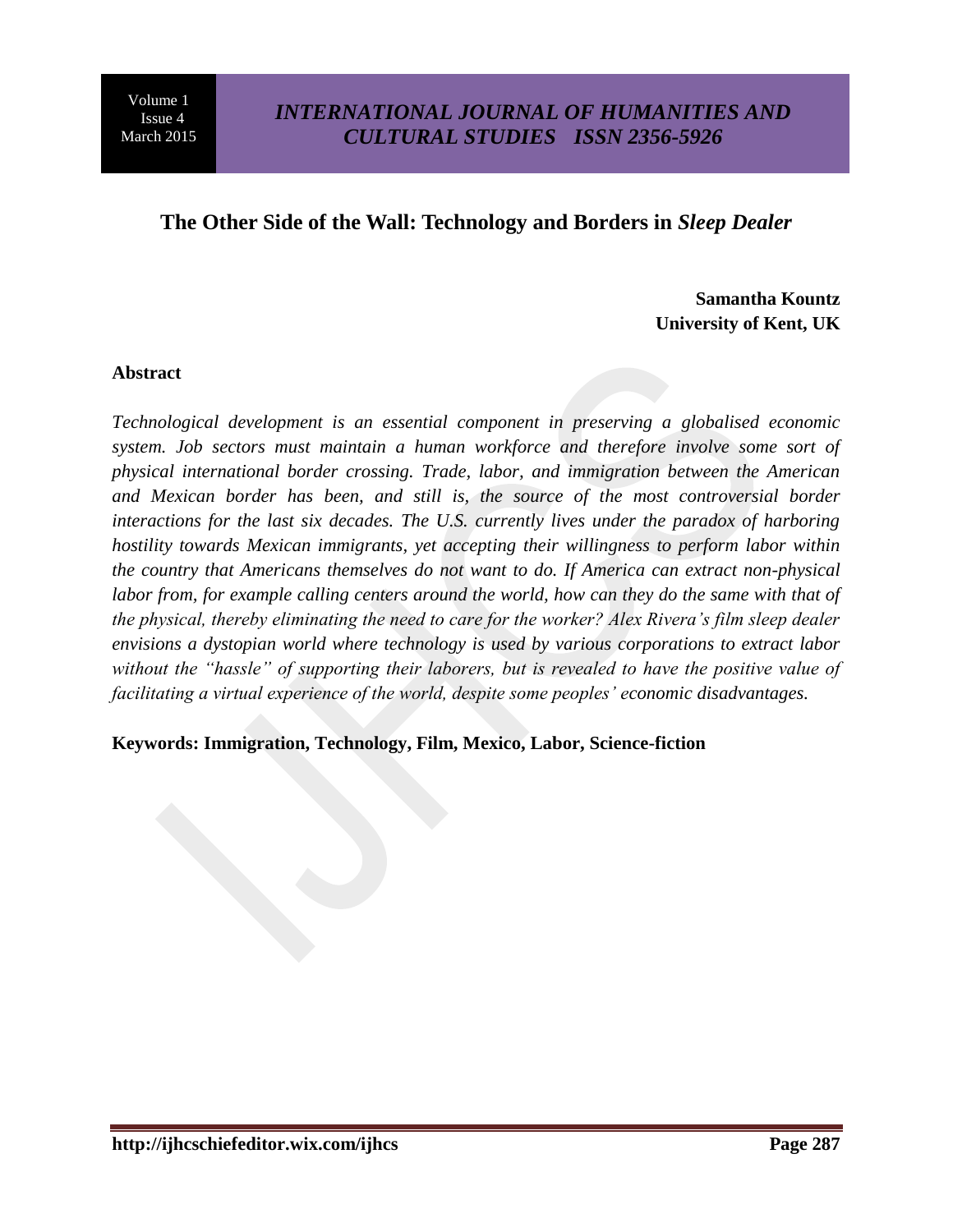٦

# *INTERNATIONAL JOURNAL OF HUMANITIES AND CULTURAL STUDIES ISSN 2356-5926*

Technological development is an essential component in preserving a globalised economic system. For example, current events are filled with stories of countries in the global South providing technical support over the phone to customers in the global North. Either way, these job sectors must maintain a human workforce and therefore involve some sort of physical international border crossing. Trade, labor, and immigration between the American and Mexican border has been, and still is, the source of the most controversial border interactions for the last six decades. The most consistent source of controversy over the years has been illegal immigration of laborers from Mexico into America. The U.S. currently lives under the paradox of harboring hostility towards Mexican immigrants, yet accepting their willingness to perform labor within the country that Americans themselves do not want to do. If America can extract non-physical labor from, for example calling centers around the world, how can they do the same with that of the physical, thereby eliminating the need to care for the worker? Similarly, given how much of a risk it is to cross the border and find work opportunities, Mexicans are at a loss to find how they can somehow glean the same opportunities and rewards for their hard work given the risks of the physical travel. Alex Rivera's film *Sleep Dealer* envisions a dystopian world where technology is used by various corporations to extract labor without the "hassle" of supporting their laborers, but is revealed to have the positive value of facilitating a virtual experience of the world, despite some peoples' economic disadvantages.

High security fences and armed guards stretching approximately 3000 kilometers in length (Noble 147) currently stands as a tool of both political and economic control between the two countries. The fence is also an architectural symbol of the narratives established by American political and cinematic rhetoric (and internalized to an extent by that of Mexico), separating "an idealized North from an increasingly impoverished South" (Zaniello). Cinema consequently manifests each side of the border's views of each other in a way that projects them to the rest of the world and reaffirms these messages for future generations. The majority of Hollywood films about immigration and the U.S./Mexican border convey the implication that when Americans are about to cross into Mexico, they must be nearly pushed south of the border or in search of a short-term debauchery spree. Their lives in America are so ideal, why would they ever leave the North for any long period of time? Meanwhile, no characters in other mainstream Hollywood films need an excuse to vacation in Western Europe to sample any and all parts of its different cultures. So why is it not as easy for mainstream films to feature a character who is motivated to do the same in Mexico? Charles Ramírez Berg (199) asks the same question in his publication *Latino Images in Film* and comes to the conclusion that going into Mexico would risk "the possibility of learning something from Mexico and Mexicans", something that is deemed risky in the first place because of Hollywood's previous construction of Mexico's image according the aforementioned binaries. Therefore, such narratives portray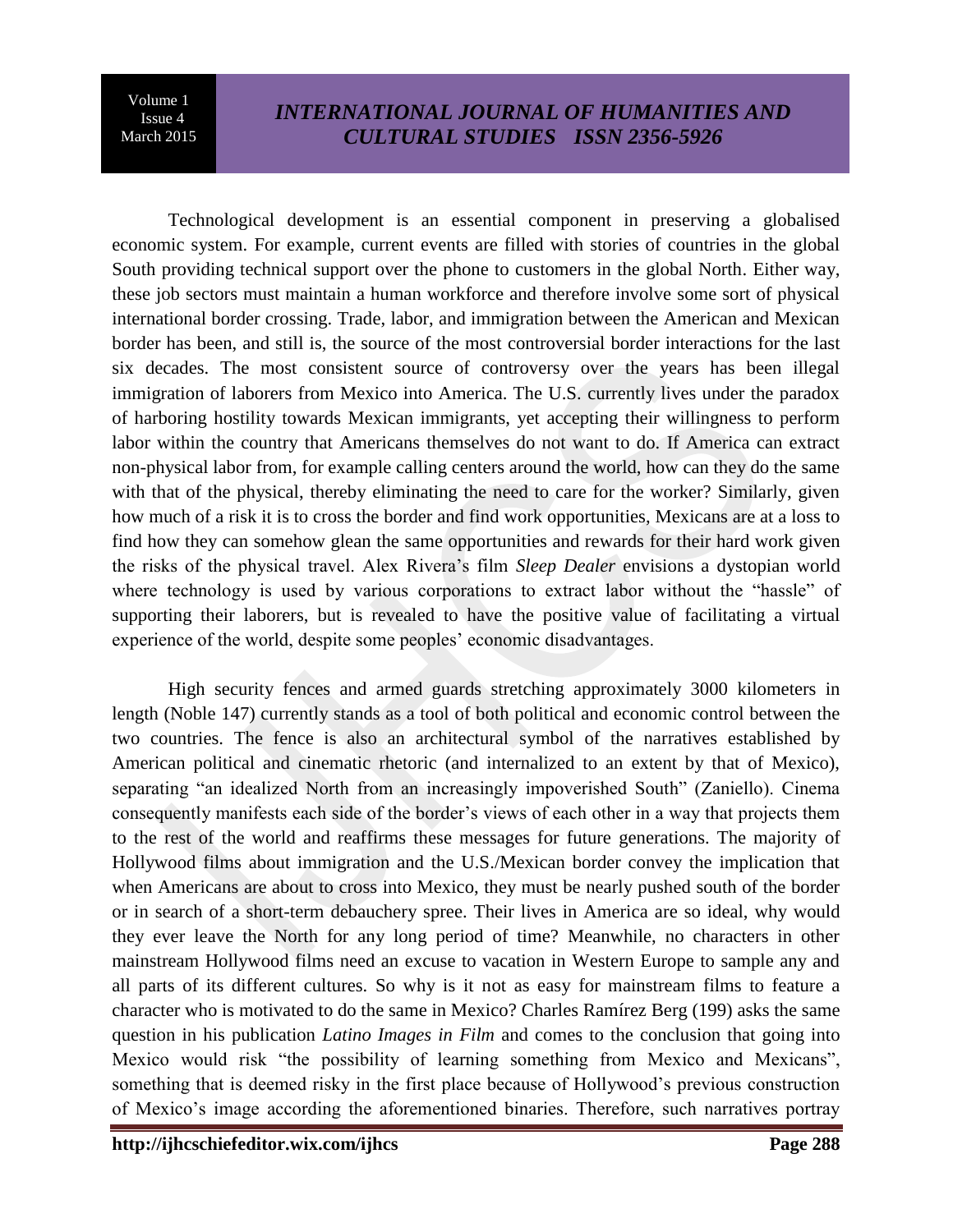٦

Mexicans as coming into the country for better opportunities in labor and in civilization; immigrants as huddled masses fighting tooth and nail for the American Dream. On the other hand, most Mexican cinematic narratives particularly portray the United States as both a "hostile neo-colonialist power" and "the site of a deeply coveted capitalist modernity" (Noble 147). In real life situations and those portrayed in Mexican cinema, immigrating to America is the lesser of two evils, one that even if initially idealized by a traveling protagonist, risks cultural isolation, social agitation, and deportation (if traveling illegally), all to support their families abroad.

Events in recent history, from the hostility-inducing Mexican-American War (1846-1848) to the economic growth stimulated through the passing of the North American Free Trade Act (1994), prove that these dangerous borders are not a permanent or un-crossable entity. Especially, in terms of economic circumstances, the U.S./Mexican border was established and constructed to be crossed systematically, but in a way that is regulated and controlled by both parties. One of the first acts of economic border trade between the United States and Mexico was known as the "Bracero Program" (1942-1964). The program allowed a regulated supply of Mexican labor, or "braceros" which translates to either "arms" or slang as "a man who works with his arms and/or hands". These laborers were sent to the United States in order to assist with all sorts of seasonal agricultural work. An estimated 4.5 million Mexican citizens were encouraged to migrate north of the border throughout the duration Bracero Program (Noble 150-151). However, an inestimable surplus illegal immigration simultaneously poured into America. This fallout prompted the 1950s reactionary "Operation Wetback", which used mass deportation to control the illegal immigrant flow, followed by Proposition 187, a California law aiming to limit illegal immigrants' access to health and social services and declaring a state of emergency in San Diego county campaigning "S.O.S." ("Save Our State") (Noble 159). These two legislations served as a catalyst for an increased prejudicial attitude towards the Mexican population that included the public, the media, and law enforcement. In 1997, director Alex Rivera released an online digital short film for the website Invisible Cinema titled *Why Cybraceros?* as a satire of migrant labor, globalization, digitalization, the original Bracero Program, and the cultural hostility towards immigrants following "Operation Wetback". Rivera's five-minute video is said to be made by the United States Department of Labor, who announces the creation of the innovative "Cybracero Program". Using footage from the 1940s Council of California Growers advocacy film for the Bracero Program paired with footage of violent acts against Mexicans by the public or by law enforcement, the Department of Labor proposes a solution to the program's fallout in the form of "cybraceros", robots that work in the U.S. but are remotely controlled across the border on computers by Mexican workers. Cybraceros are also meant to eliminate other problems stemming from the Bracero Program, including situations in which some workers would run away and stay in the U.S. illegally, or when other illegal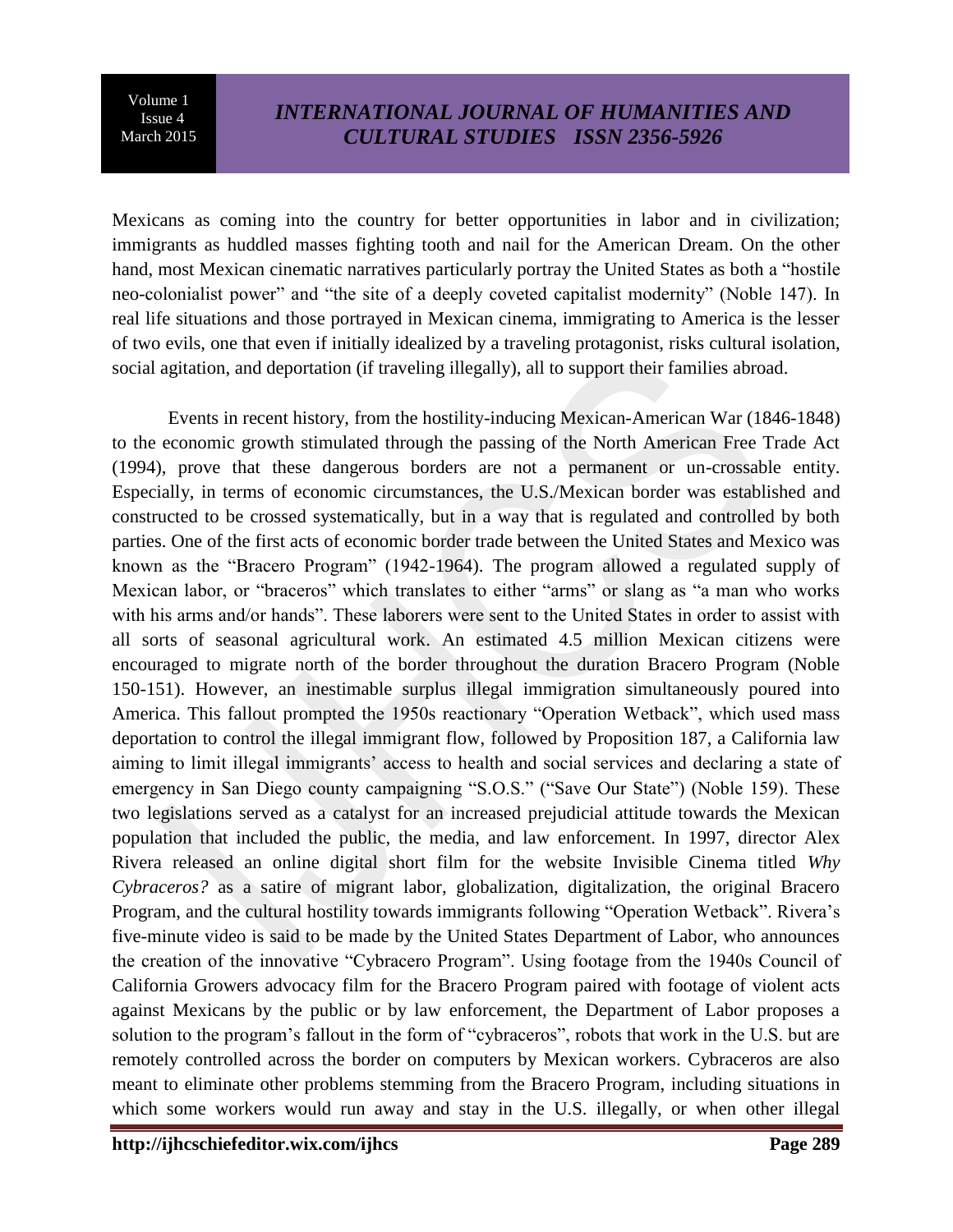٦

## *INTERNATIONAL JOURNAL OF HUMANITIES AND CULTURAL STUDIES ISSN 2356-5926*

immigrants evaded security by blending in with the legal braceros. Either way, this "promotional video" brags the program's potential for their success to be able to give "all the labor without the worker" by using the cybraceros, regarded by the narrator as "a worker who poses no threat of becoming a citizen". Made by the same director and referring to the technology of the same name and same purpose, *Sleep Dealer* can be considered as a sequel to *Why Cybraceros?* Rivera's second film revolves around how people interact with the cybracero technologies that apparently solve more of America's problems than Mexico's. In the film, the protagonist "Memo" is a campesino who feeds his curiosity of the outside world and cybracero work by using a make-shift radio and satellite to intercept calls going across his village in Santa Ana del Río, Oaxaca, Mexico. His radio attracts the attention of a new-age drone, virtually operated in San Diego, California, U.S.A. by Rudy Ramírez, a Mexican-American military contractor for Del Río Water. Rudy's mission is to destroy the source of the unlicensed frequency by dropping explosives, which end up decimating Memo's cabin and killing his father. Overcome with guilt, Memo flees to Tijuana, Mexican capital of cybracero labor, to work and send money to his family. There, he meets Luz Martínez, a writer who sells video playbacks of her memories of previous encounters with other people as "stories" online, thereby spreading a much-needed perspective of the various forms of Mexican experience. All of these technologies are accessible by plugging into people's "nodes", ports installed in the back, arms, and back of the neck of a person in order to neurologically and physiologically access a virtual world of labor. In *Sleep Dealer*, nodes and the new technologies that come with them are essentially what connects people to the new age in a time where the world seems to be more disconnected and simultaneously more connected than ever before.

The technological advancements that are more connected to the real world than any other in *Sleep Dealer* are those that secure the power of Del Río Inc. The American company is undoubtedly a huge, neo-colonial presence in Oaxaca, due to its corporate control over the natural Mexican water supply. Memo's father used to own a sizeable portion of land where he grew crops that survived on the local river. Memo remembers fondly about how people used to call him "King of the Town". All of this changed when the Del Río dam was built. The dam is enormous, its wall as dry as the desert around it, indicating how impenetrable it may be. As Memo and his father climb a set of steps towards a high, barbed wire fence where they are supposed to purchase the amount of water they need from the dam, shadows of a drone disappear and reappear several times over their heads, reminding them and the audience how heavily secured and monitored this area is. An American voice from a speaker hastily says "alright, don't make any sudden moves" followed by a recorded Spanish translation of the phrase. The English live phrase coming before the Spanish recorded one indicates that this is an entirely American-run company that is taking no "risks" with hiring any Mexicans to do any work for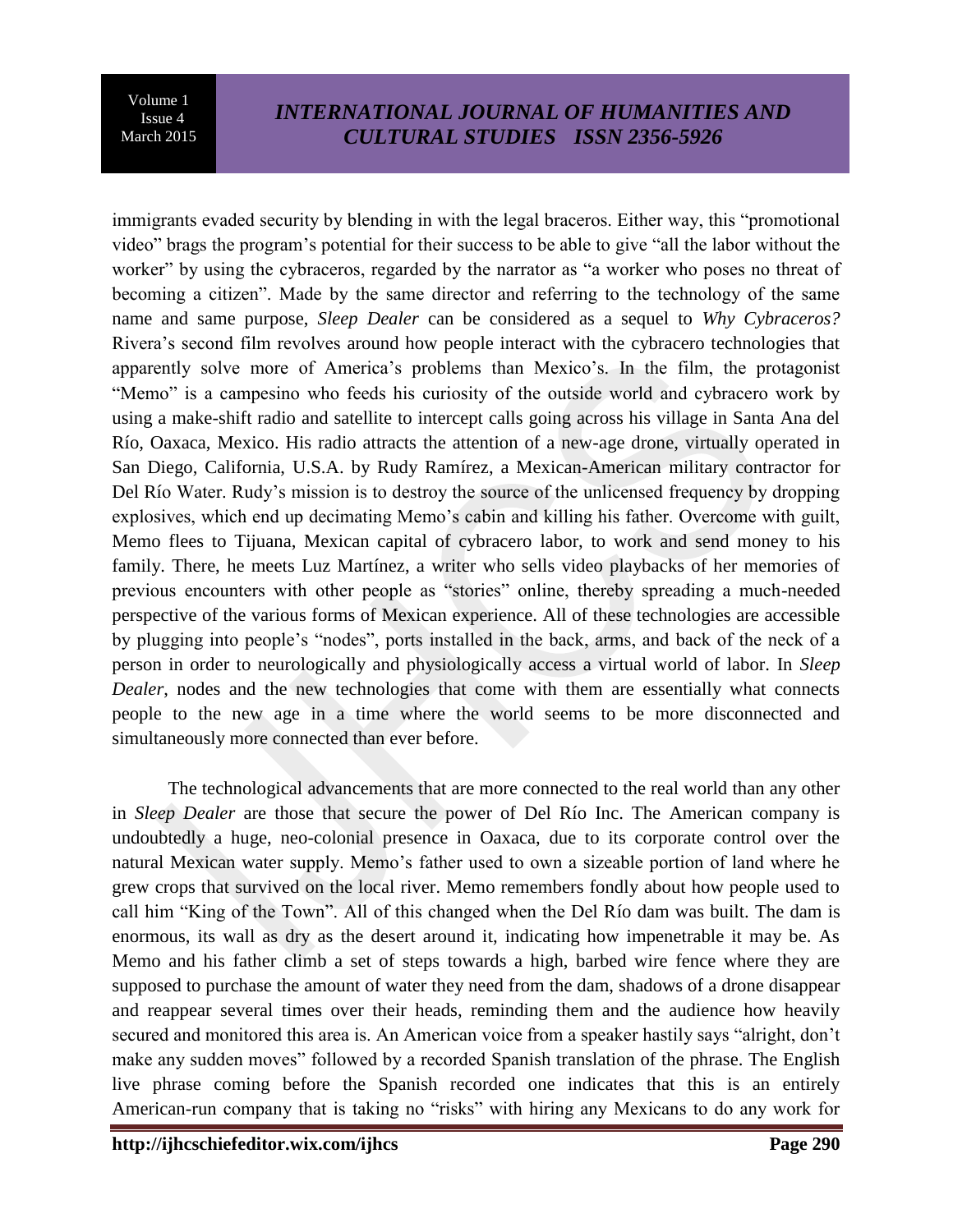٦

them. During this sequence, we see that the talking speaker is fitted with a camera and a small machine gun that rotates towards wherever Memo and his father move; this, along with the way the American speaks to the two lends further evidence towards the hostile attitude the company has towards the locals of Oaxaca. The speaker informs Memo and his father that the 35 liters of water they requested costs 85 dollars, the most recent increase in price as of that day. Del Río Water charging so much for a natural resource and changing the prices without alerting the locals are the last indications we need as to how powerful the company's influence over the region truly is.

The incredibly invasive presence of American technology and security not only establishes that America wants to keep Mexican immigrants out; it also presents the intention to regulate the amount of Americans entering the country. It recognizes the American political and cinematic belief that the only reasons an American citizen would ever want to enter Mexico would be to run from the law, or for upper-class Americans to travel for small intervals to take advantage of the country's natural (beaches, weather) or economic (currency exchange rate, purchase of cheap commodities including drugs) resources. As apprehensive as the U.S. is towards Mexican travel, it is conveniently comfortable with accepting the land as having exotic, although barbaric, appeal. This is evident when Rudy decides to cross the border from California to Tijuana in order to apologize to Memo for killing his father. He is met by a sign that reads "Warning: enter Mexico at your own risk" and a cybracero-like speaker/camera fixed with a small machine gun that comes to his car window to identify him, both of which thereby establish apprehension. After Rudy states his reason for traveling is to go on a short holiday, it does not take the robot long at all to open the gate and let him pass into Mexico, thereby establishing acceptance.

The overall neo-colonial nature of Del Río Water and all its corresponding technology is nothing new to Mexican cinema and history. Del Río Water's buyout and restriction of land access and consequent regulated sale of river water is another example of what David Harvey calls in *The Enigma of Capital and the Crises of Capitalism* "accumulation by disposition" (249). In 1951, Grant County, New Mexico, workers of Mine-Mill Local 890 went on a revolutionary strike against the Empire Silver Company that included white and Mexican-American workers and their wives, members of the Auxiliary 209. Years later, an entire HUAC (House of Un-American Activities Committee) blacklisted cast and crew that included screenwriter Michael Wilson and director Herbert J. Biberman teamed up with Local 890 and Auxiliary 209 to make *Salt of the Earth* (1954) (Corrigan & White). The film is entirely based on Local 890 and Auxiliary 209's experience, even going as far as keeping members of the strike on set to consult, write parts of the script, and stand in as actors/extras (characters based on actual participants changed for their safety). The key source of struggle for the residents of Empire Zinc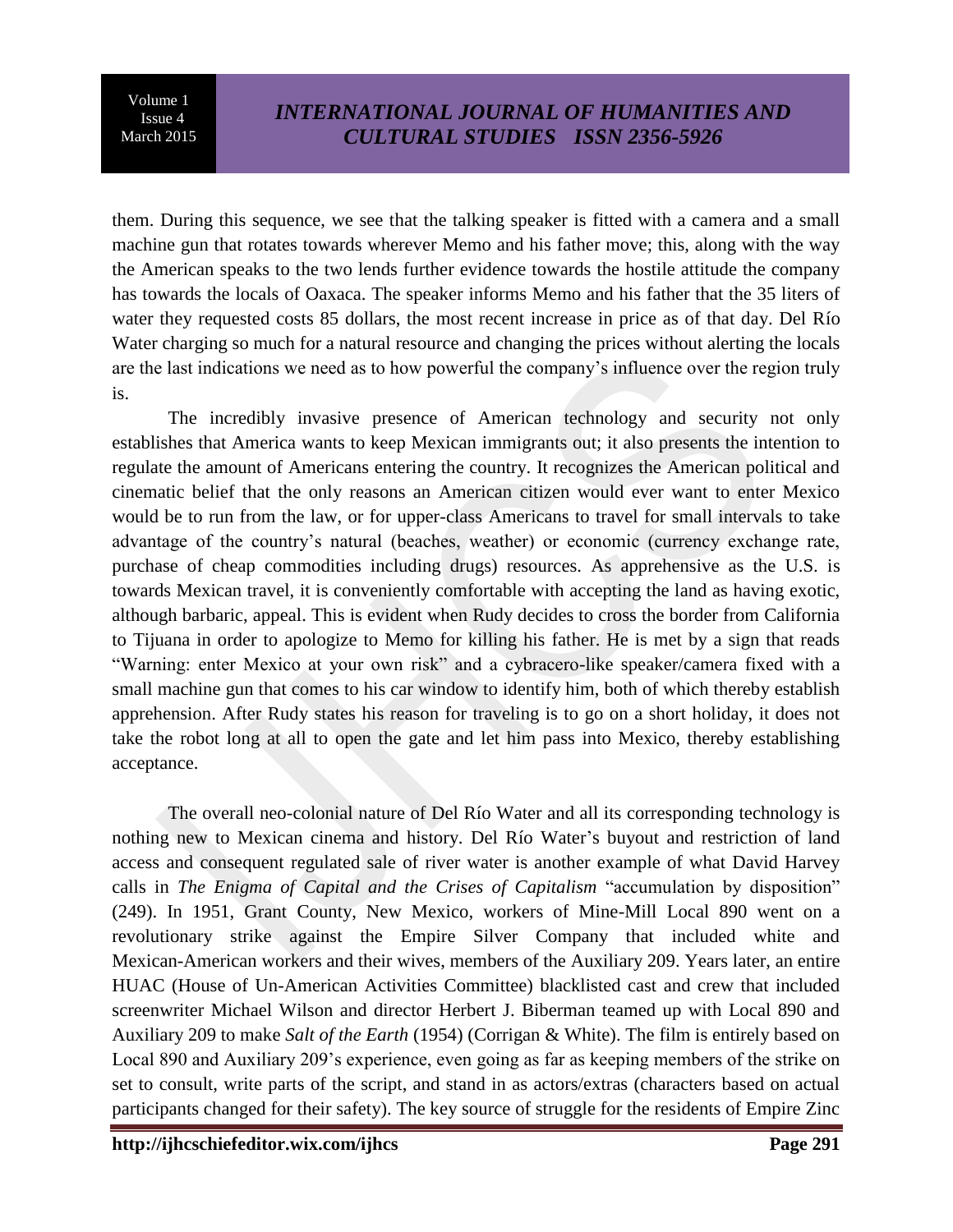٦

Company-owned "Zinc Town" is the history of the land on which they work and live. Ramon Quintero, one of the leaders of the Zinc Town strike, tells the story of how the land that he and the other workers mine, originally part of Mexico, was lost in the Mexican-American War, but still belonged to his grandfather. That is until the Empire Zinc Company bought out his family's and others' neighboring lands and now demand labor from the presiding residents. The situation is made worse due to the fact that Empire Zinc Company keeps its residents and laborers so poor due to low wages and high expenses, and therefore so dependent upon the company, that it would be impossible for them to afford to live elsewhere. *Salt of the Earth* and Empire Zinc Company's "accumulation by disposition" resembles that of Santa Ana in *Sleep Dealer*. No Mexicans work for Del Río Water, so they cannot contribute any resources to make purchasing their expensive water any easier. Memo and his family live in what seems like an endless desert; therefore trying to travel and find free water nearby would be a risky option. The most dangerous option would be to break into the reservoir and steal water. We however learn of its danger from a Del Río Water transmission Memo intercepts with his radio in which the company is quick to send the drones after any perpetrators. When Memo accidentally intercepts Del Río Water's military communication system, we find out the line is reserved for tracking what the military calls "aqua terrorists". The scene cuts to San Diego, California, depicted by *Sleep Dealer* to be a far more advanced and clean city than Tijuana. The camera takes a considerable amount of time to pan over the towering, all-glass building that is Del Río Water's military headquarters, as a reminder of how powerful the company is. Compared to the rest of the film, the facility is the most high-tech looking virtual labor factory we will see; as in real life, jobs and workers on American soil are treated much better than those overseas. This is supported by the fact that the machinery on which pilots remotely control drones via their nodes are the most clean and expensive-looking than anything we will see in the factories of Tijuana. The steel elements have a pristine, chrome sheen to them. The room in which Rudy is working is not too bright and coolly lit with a blue tint as the pilots are sitting comfortably while they "fly". The lighting and seating arrangements offer a sense that, unlike the rest of the factories we will see, neither the supervisors nor the pilots have to worry about falling asleep on the job, because the pilots here are cared for more than Mexican cybracero workers. Their dispatcher suspect the four people-shaped shadows on their screens who have broken into the reservoir are in fact aqua terrorists and instruct a drone pilot at the helm to eliminate them. There is no dramatization of any kind at this point; the audience watches Memo simply listen as three "pops" are heard on the other line. The dispatcher congratulates the pilot on his success, later telling him to "get the other one". *Sleep Dealer* has essentially created an environment where a company like *Salt of the Earth*'s Empire Zinc has established a level of control and dependency amongst its neighbors and intensified it to deadly levels with the assistance of advances in technology.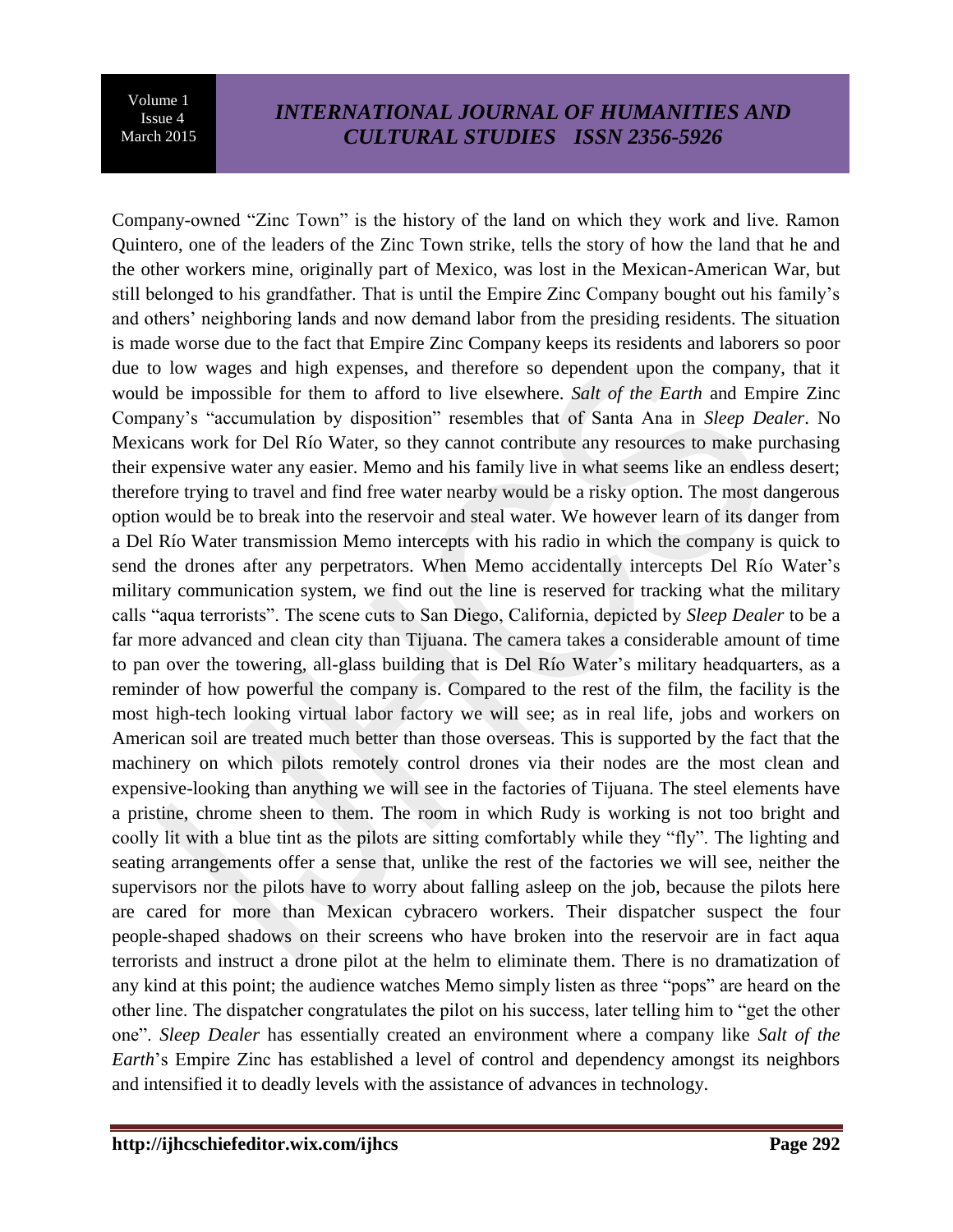٦

Luz Martínez's sales of playback memories of recent experiences is *Sleep Dealer*'s technological manifestation of dismantling stereotypes of Mexican culture by sharing truer, in-depth instances of the Mexican experience to a wide audience. Referring to herself as a writer, Luz sells her memories of previous encounters to the online company "TruNode: the world's number one memory market". TruNode is assumed to be an American company due to its English name and the English-dialect pronunciation of the brand. After meeting Memo on the bus, Luz comes home to her Tijuana apartment where she checks incoming hologram video messages recorded on her desktop computer. Luz's nodes provide her computer access to her memory and give her the ability to record her narration in order to attach to the memory itself, thereby creating a story out of it. We then see her "plugging" herself in, her wires and ports look to be in much better condition that those in the cybracero factories, confirming her self-employment. She takes care of her bodily equipment because she is her own boss and her own employee, and therefore not subject to the same abuse most cybracero workers face. Her memories for sale on TruNode are posted as icons containing a small, three-second or so clip of their whole stories under the "El Otro Lado Del Muro" (The Other Side of the Wall) collection, titles of which include "The Struggle Over A Well", "An Encounter With The Rebels", and "First Installation of [My] Nodes". She starts a new "document" titled "A Migrant From Santa Ana del Río" and begins orating the story of her encounter with Memo in tandem with the images from her memories that are being shown on her glass, dual-sided screen. Excluding "First Installation of [My] Nodes", all of her stories revolve around the personal experience of another person who is not herself, giving variety to the perspectives she wants to share. Not only have memories become the newest form of storytelling, but there is also a sense that because Luz is writing non-fiction stories, she can program her computer to interpret via biological connections through her nodes whether or not she is lying, thus damaging the accuracy of the story, and correct her of that mistake. When she says, "I met [a migrant] today, I didn't think much of him-", she is interrupted by her computer who orders her to "repeat the last ten seconds...Please tell the truth". Luz then corrects herself and continues "writing". She thus programs her computer in a way so that she can deliver honest, rarely seen perspectives from "the other side of the wall".

Such honest Mexican perspectives are more present in Mexican cinema than anything coming out of Hollywood. Films like Tony Richardson's *The Border (*1982) feed on the hot topic of illegal border crossing and dramatize the very serious political issues surrounding such occurrences. Despite being based on a series of *LA Times* articles about illegal Mexican immigrants, the film manifests into a social thriller told from the perspective of American police and border patrol officers. Even the critically acclaimed *Traffic* (2000) by Steven Soderbergh only donates a third of its screen time from the perspective of Mexican citizens, despite the entire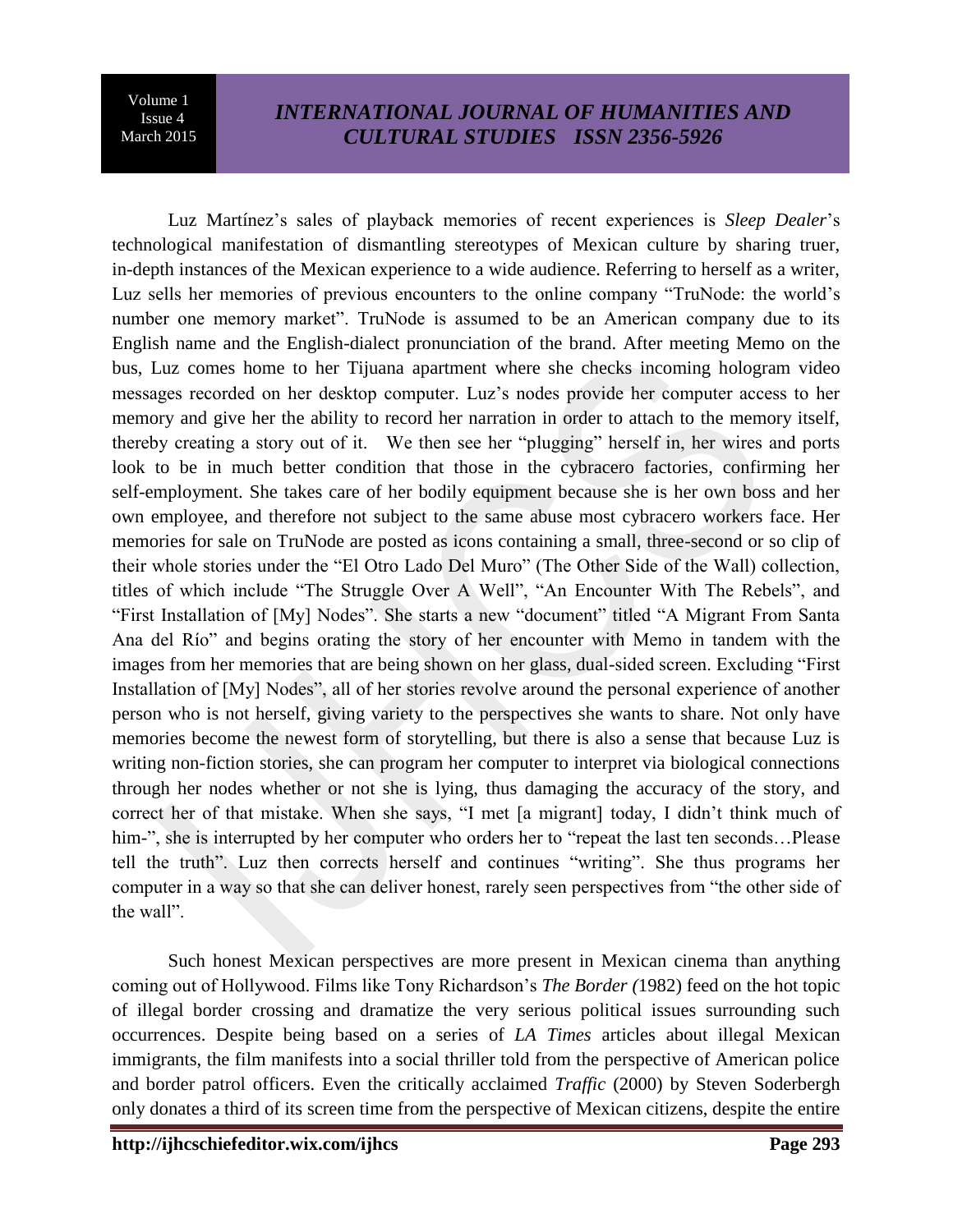٦

# *INTERNATIONAL JOURNAL OF HUMANITIES AND CULTURAL STUDIES ISSN 2356-5926*

plot being about one Mexican-based drug trade's influence on the entire cast of characters. What it comes down to is a typical, damaging representation of Mexico as a land of poverty and a harbor for drug lords, where even its most reputable citizens turn out to be corrupt cops. Meanwhile, Mexican cinema is filled with oppositional perspectives of the Mexican experience, although hardly any of these films are seen in America. Those that reach American screens are handpicked because of a director's reputation or because of it being close to having an "acceptable" message. Even Alejandro Galindo's *Espaldas mojadas* (1955), one of the most famous Mexican border films in cinematic history, had been pressured after two years of release delays by the U.S. State Department to include an introductory warning text because of its apparently subversive subject matter. One of the main characters, Rafael, crosses the border with the goal of chasing the American Dream. During his time in the country, he bounces between low-paying jobs while having to face excruciating instances of racism, cruelty, and exploitation. He decides that while the jobs in America were plenty, he was treated with far more respect and dignity in Mexico, and crosses the border homeward bound. Seeing as the film did not portray America in any positive light whatsoever, the warning message in the opening of the film as approved by the U.S. State Department was written as follows:

> Our intention is to warn our compatriots of the problems associated with trying to leave the country illegally, which carries with it the risk of awkward and painful situations that could even cause difficulties for the good relations that fortunately exist between our two countries (Noble 152).

These examples highlight the fact that there is an ideological distance between Mexico and the United States that exists today. Such distance is certainly not absent in the universe of *Sleep Dealer*, but is gradually disappearing via TruNode and the potential of node technology, especially according to Luz as she declares, "I hate that there is so much distance between people. The only good things nodes do is to destroy that distance".

The primary technology used in *Sleep Dealer* are "node" enhancements, which are installed on a person's body so they can plug into, and establish an online connection with, the global economic network. The worker plugged in enters a state of "sleep" in which they consciously "become" their robot on the other side of the border, performing tasks such as construction, housework, and lawn care. In the world of *Sleep Dealer*, America has ultimately solved the "problem" of giving migrants working in the country healthcare, benefits, housing, and education by virtually gleaning their energy and resources from their homeland of Mexico. When Memo arrives in Tijuana, it is clear that so many other Mexicans are as desperate as he is because there are so many "coyoteks" following him around. Coyoteks are those who are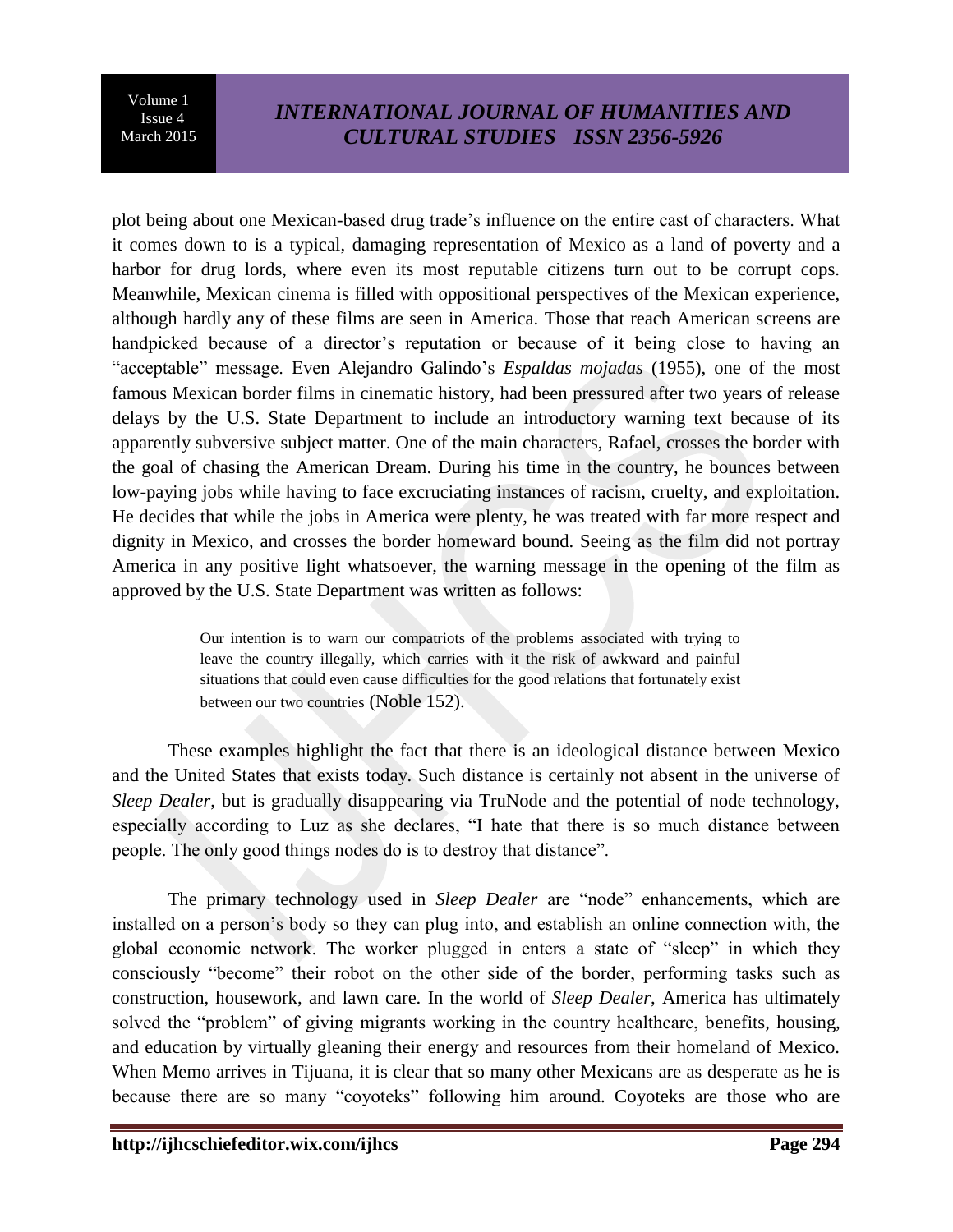٦

available for cheap, back-alley node installments and Rivera's play on the term "coyote" branded for those who help smuggle undocumented Mexicans into America. If there are so many people like Memo who are so desperate to get nodes they will solicit a coyotek, then there are just as many people who end up over-working themselves just to earn more money and overlooking the fact that the cybracero companies take no mind to the condition of the workers who suffer extreme exhaustion, hallucination, or electric surges causing seizures, blindness or death.

*Sleep Dealer* opens with a sequence taking place inside the cybracero factory Memo works in. The camera fades in and out from black, to close-ups of fluorescent green-lit tubes and wires plugged into exhausted workers, and to black again. The fluorescent green lighting is a stylistic choice that commonly accompanies films about technology and its darker shade is an indicator that the following story will not be an entirely pleasant one. The lighting itself is dim and therefore casts shadows among the machinery, making it look even more threatening. As the montage continues, it is accompanied by an ominous soundtrack of a simple melody paired with echoing technological moans and pitches, adding to the unsettling nature of the scene. The editing and camera work establishes a sense of isolation and commoditization of these laborers, by shooting pieces of their bodies connected to pieces of machinery as one in the same. The opening sequence continues as the camera focuses on a pair of node-modified arms whose hands seem to be grasping nothing, and cuts to the face that belongs to the same body. The film will later clarify that this is Memo's face; for now however, this is a face that appears to be in a daze, startlingly clouded eyes that are gazing aimlessly. The camera cuts to a medium shot of Memo's entire face to reveal that he is wearing a breathing mask that is low-tech looking in comparison to the machinery attached to his arms and back. The wires that are attached to his nodes hang loosely around him and are covered in several kinks and bends, hinting that the machinery is not in the best condition and that many other people before him have used the same wires. A cut to a wide shot clarifies the eerie nature of this cybracero factory and its overused machinery. We see three more laborers attached to their nodes as they sway and move in a rather slow and robotic nature similar to Memo. This is in reference to Memo's later comment about how these cybracero factories have earned themselves the nickname, "sleep dealers", due to the fact that their workers literally look as if they are sleep walking and sometimes actually do fall asleep at the job, forcing them to head to the nearest "node bar" for a shot of awakening "tika".

The opening sequence introduces the cybracero factory in this way in order to distance us from Memo's rather idealistic introduction to the factory. The duality of the nature of the node technology and virtual labor is hinted at before Memo's first day at work. At this point, Luz has ultimately agreed to become his coyotek. When she finishes installing his nodes, she explains to him that when someone "plugs in", they are in fact in a two-way connection with the machine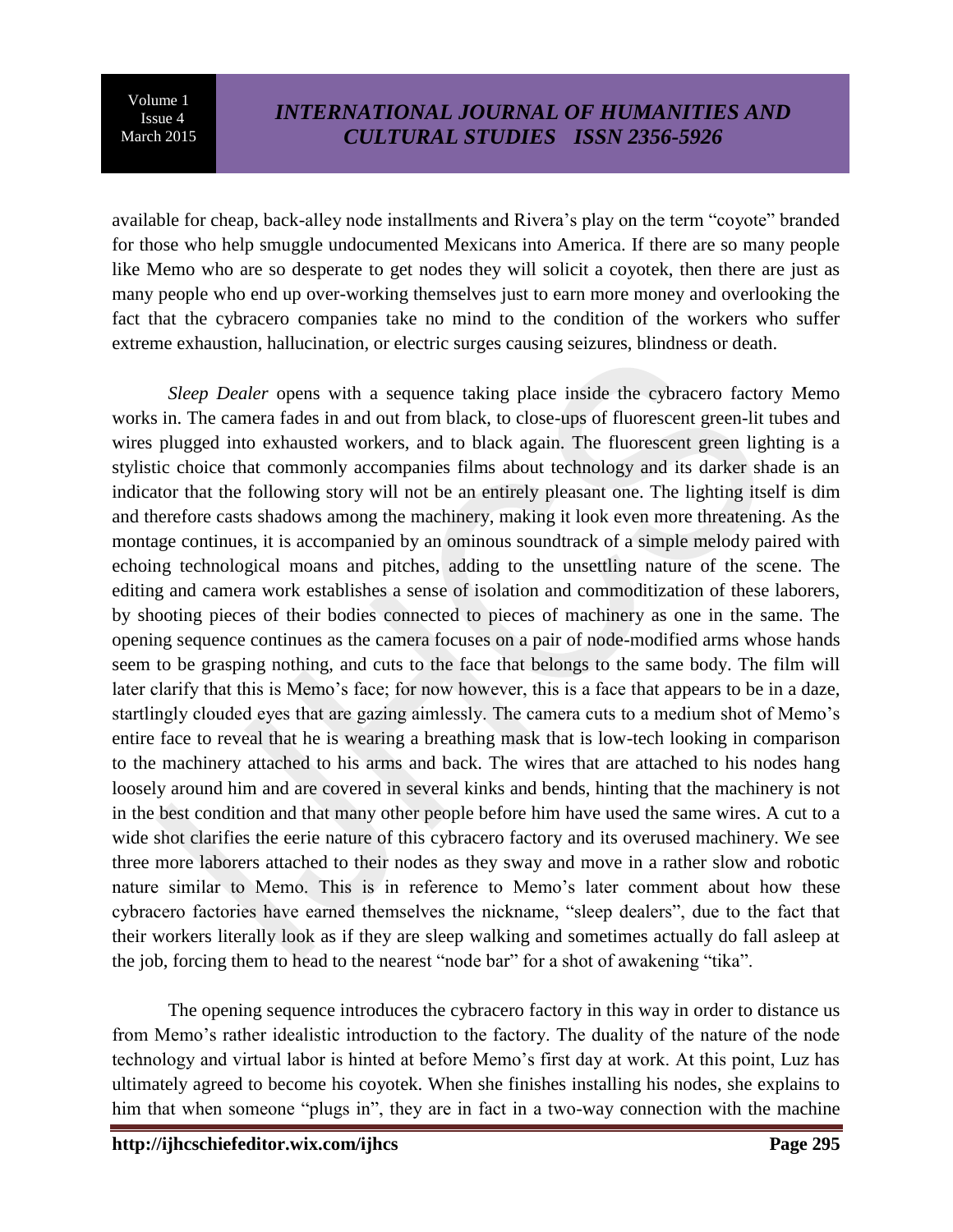٦

# *INTERNATIONAL JOURNAL OF HUMANITIES AND CULTURAL STUDIES ISSN 2356-5926*

they are plugging into. She warns: "sometimes you control the machine, and sometimes the machine controls you". Memo's first look at a cybracero factory is through hopeful eyes, that regard the factory as the answer to all of Memo's problems, "the real American Dream" as his new boss refers, and therefore distorts the reality of what he is seeing. The film's introduction already showed us the reality Memo chooses to ignore here. The fluorescent lights are now a more white-balanced color, and every metal surface has a lovely polished sheen to it. The wires connecting into the workers' nodes are all in use, in great condition, and work independently of a machine above their heads that looks like it gives workers leeway whenever they pull their arms downward or across; thus, the workers seem as if they are controlling the machines. The soundtrack that plays during this sequence sounds like a technological lullaby much more uplifting than that of the opening, although still establishing a kind of dreamy environment, as the workers still move as robotically as the opening. Here, we have a closer look at the structure over their heads holding their wires up and are reminded of two very familiar things. One, the way the arms spread and dangle the wires is reminiscent of an infant's mobile that is used to entrance a child until they eventually fall sleep. Secondly, the way the arms' hanging wires connect to the workers' own arms and back of their necks looks very much like the controls for a marionette puppet. The suspicious mise-en-scène of this sequence leaves us to wonder if the workers control the machine, while the opening sequence and Memo's later experiences as a cybracero operator lead us to believe it is actually quite the opposite.

Dual perspectives of globalization and labor are familiar to Mexico or to Mexican cinema. Saul Landau and Sonia Angulo's documentary *Maquila: A Tale of Two Mexicos* (2000) tackles just such a subject in the age of "maquiladoras". The term "maquiladoras" can be translated to "factories" in English, although it is notorious for specifically referring to "sweatshops". One "Mexico" they document is an "overly compliant client-state" of American-hosting maquiladoras that mostly reside in the border towns. The other "Mexico" documented is a rebellious one greatly influenced by the "Zapatistas", or members of the Zapatista Army for National Liberation (EZLN). These Zapatistas have seized land in towns such as Chiapas as protest against the maquiladoras, famously crying the mantra of the Mexican Revolution, "Tierra y Libertad" ("Land and Liberty"). Nevertheless, those that support the maquiladoras argue that although they realize the conditions they work in are less than dignifying, "[here in the sweatshops] we earn more and live better" (Zaniello). In *Sleep Dealer*, Memo shares a similar tension between disagreement and compliance in regards to his experience in the cybracero factory. He realizes that if he were to fall asleep or suffer an electric surge, the company would do nothing but adjust his pay to make up for their loss of virtual labor. He is also aware that the robot he "plugs" into is used and abused just as much as he is. After he fully connects for the first time, the film cuts to his cybracero's slowly focusing point of view. It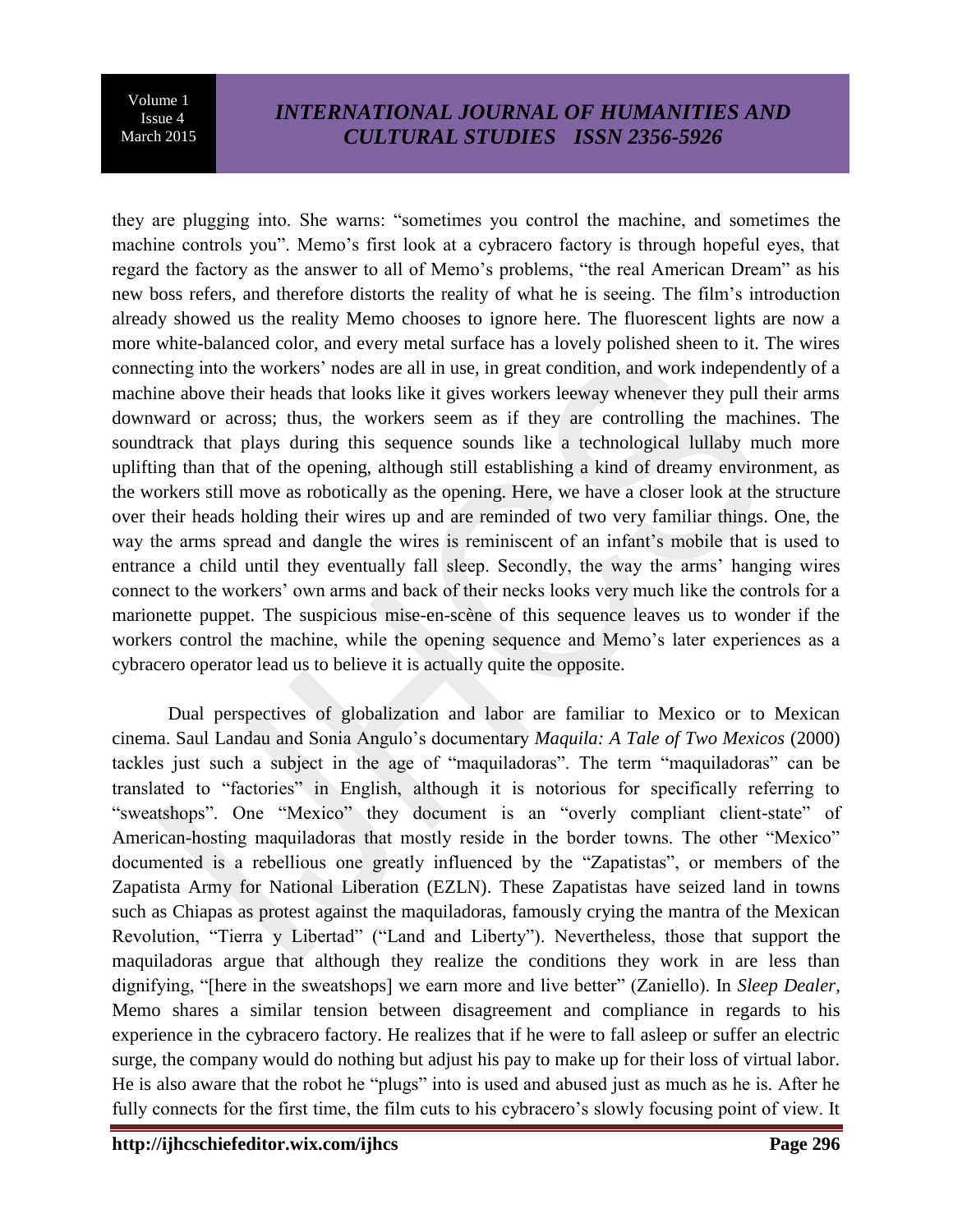٦

## *INTERNATIONAL JOURNAL OF HUMANITIES AND CULTURAL STUDIES ISSN 2356-5926*

soon becomes clear that the machinery of his cybracero in San Diego is downright poor. The cybracero's robot claws, core, wheels, and head are rusty and battered, obviously as a result of not having a protective metal skin that would shield the essential skeletal parts from the elements. After a long day of work, he makes a video call to his family and sends them his earnings of the day- 270 dollars - through an instant wire transfer on the screen. Although his family actually receives 180 of the 270, this is certainly more money than he or his family have ever earned in a single day, not since before Del Río Water bought his father's land. At this point, the reward of providing for his family is enough to tolerate the conditions he works in. Nonetheless, the problem still stands that Memo struggles with the lack of control he has over his "machine". When considering the film's political and social contexts, the term "machine" takes on a broader meaning. Luz, Memo, and Rudy's struggle to not give up their control to the "machine" acts as a metaphor for the hyper-exploitative global economy whose progress is facilitated by technology.

While technology may be enabling the worsened conditions of the world in *Sleep Dealer*, the film also proposes technology as a way of assisting the improvement of the world. Like Luz says earlier, nodes are the key to breaking barriers in this world, which must be broken in order to share hidden perspectives with the rest of the world. Yet in order for her to survive, she sells her memories of previous encounters with people who share their own stories with her. She sells her memories of other people's stories without the other person's permission as her own creation. She is essentially yielding her control of her morals to the "machine" in her desperate position to pay back outrageous student loans, an education system manufactured by the "machine". Similarly, Memo struggles with his loss of control under the "machine", but continues to maintain a positive outlook of the potential of border-crossing technology. Back in Santa Ana, Memo used his makeshift radio to listen to various phone conversations: "At first, all I could hear were voices from around the village […] [then] I started to pick up voices from further away, the big cities [...]" Memo already recognized the potential of technology to help expand his knowledge of the outside world long before being connected via nodes. Rudy is also in a situation where he struggles with his own control under the "machine". He purchases Luz's memories of Memo after recognizing his father as the person he killed with his drone. When he tracks Memo down in Tijuana, he laments giving up his control to the "machine", admitting to Memo, "I was just following orders". Faced with this terrible situation, Memo again finds a positive use for the technology at hand. He executes a plan in which he and Luz help sneak Rudy into the factory Memo works for in order to connect him to his drone and fly it into the Del Río Water company dam. The audience is not given the satisfaction of an explosive impact. Instead, the film cuts to a video call between Memo and his family, who proclaim what a miracle it is that their natural resource is no longer for sale. Once again, technology breaks a literal barrier,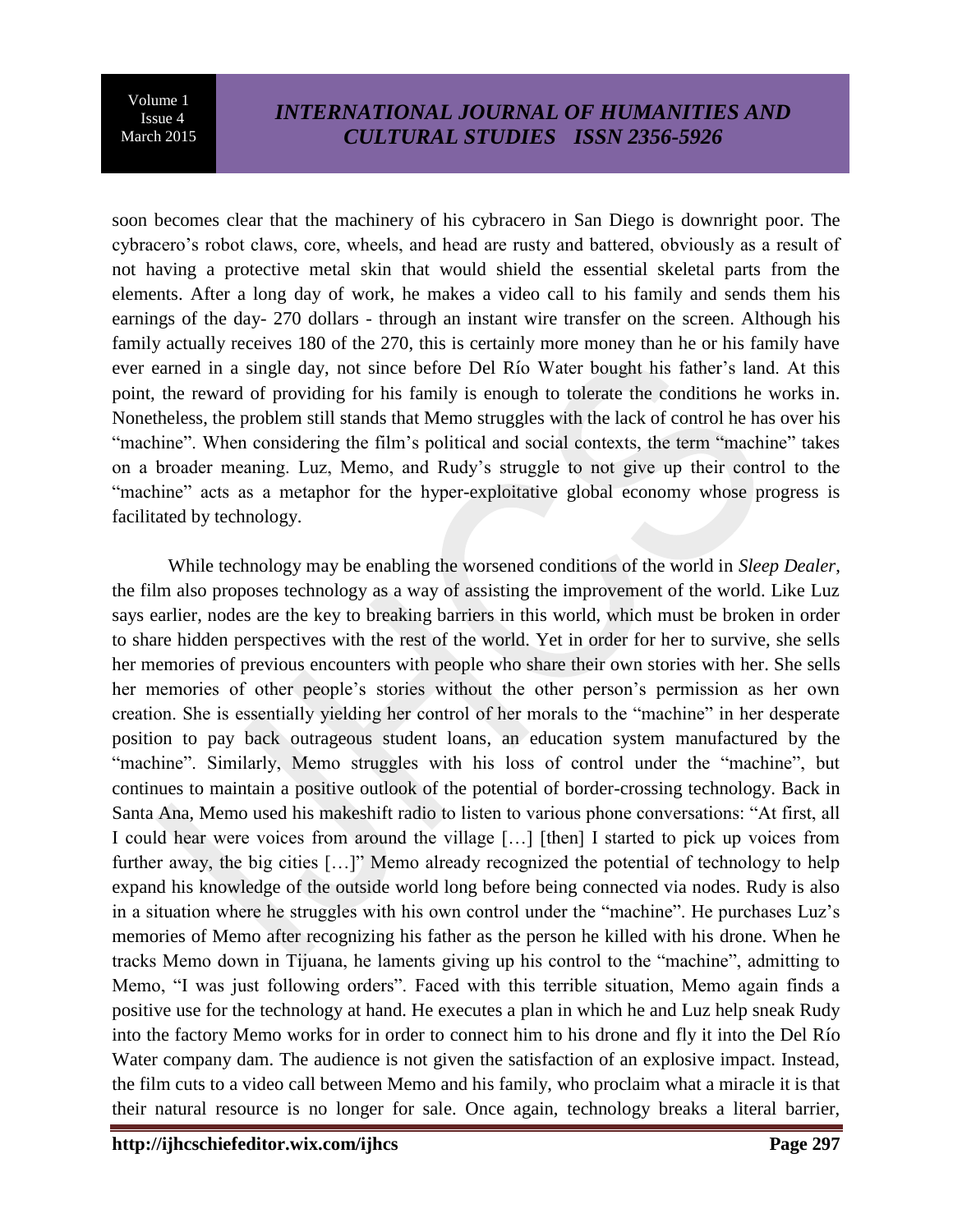٦

leaving the film to end in the open conclusion that technology has the potential to improve control between man and "machine".

Alex Rivera's *Sleep Dealer* is most certainly one of few science fiction films to shatter the genre's common trope of either man or machine in the fight between the two. In their essay on "technophobia", Michael Ryan and Douglas Kellner make plain the dichotomy of the representation of technology in science-fiction film. On the one hand, "for the conservative individualist critique, [technology] represents modernity, the triumph of radical change over traditional social institutions" (58), and on the other, "the rhetorical strategy of many technophobic films […] is to establish a strong opposition between terms […] that does not permit any intermediation" (59). What *Sleep Dealer* does is cross the border that separates the two aforementioned trains of thought, and thus does for science-fiction film's depiction of technology what Guillermo Gómez-Peña proposes to be done about borders and border culture:

> A border tends to be a wall we can only cross if we have the necessary documents; it is a filter that is supposed to purify the passing flux. We can also approach a border wanting to transgress it, to cross it illegally, and to violate its rules (162).

Though *Sleep Dealer* foresees a world in the not-too-distant future where technology is used to "connect [their] nervous system to… the global economy" which consequently yields inhumane results, the film does not cite the technology as the direct cause of the workers' plight. The film therefore comes to the conclusion that it is those who wield the technology, or the right "machine" that does so, that determines how they shape the world and affect other people.